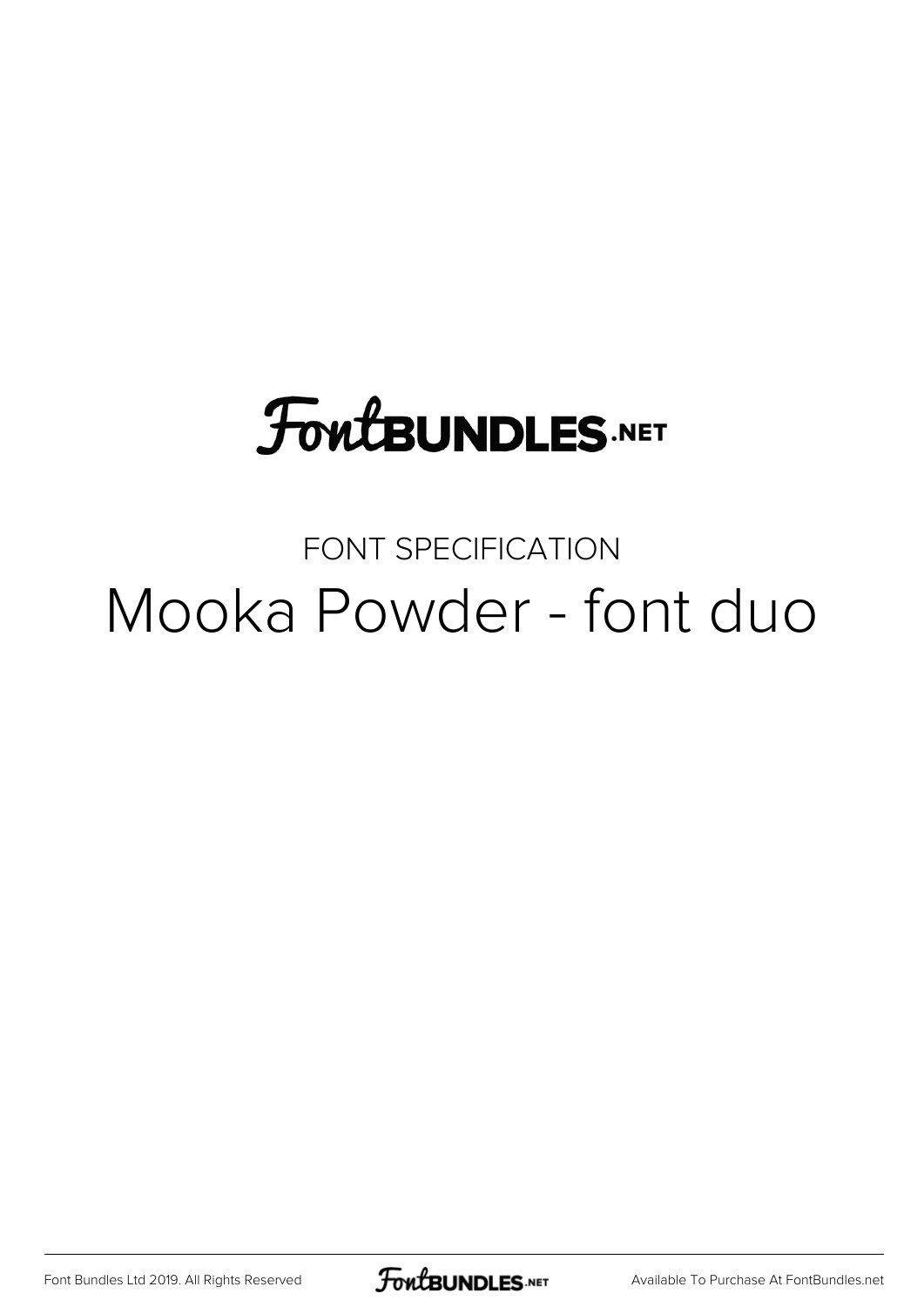#### Mooka Black - Regular

**Uppercase Characters** 

### ABCDEFGHIJKLMNOP **QRSTUVWXYZ**

Lowercase Characters

## abcdefghijklmnopqrstu vwxyz

**Numbers** 

### 0123456789

Punctuation and Symbols

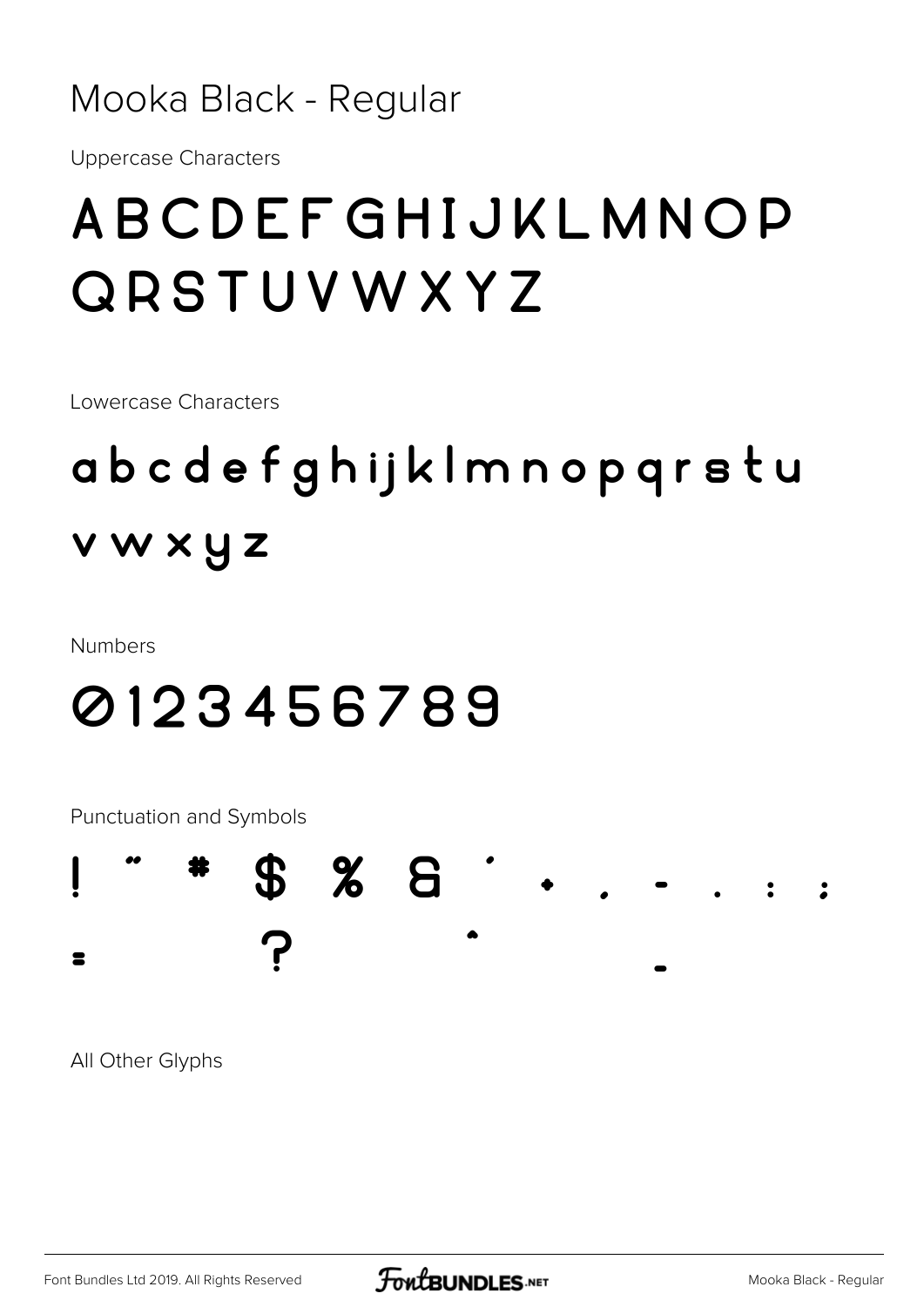# À Á Â Ã Ä Å Æ Ç È É Ê Ë Ì Í Î Ï Ñ Ò Ó Ô Õ Ö Ø Ù Ú Û Ü Ý ß à á â ã ä å æ ç è é ê ë ì í î ï ñ ò ó ô õ ö ø ù ú û ü ý ÿ Œ œ Š š Ÿ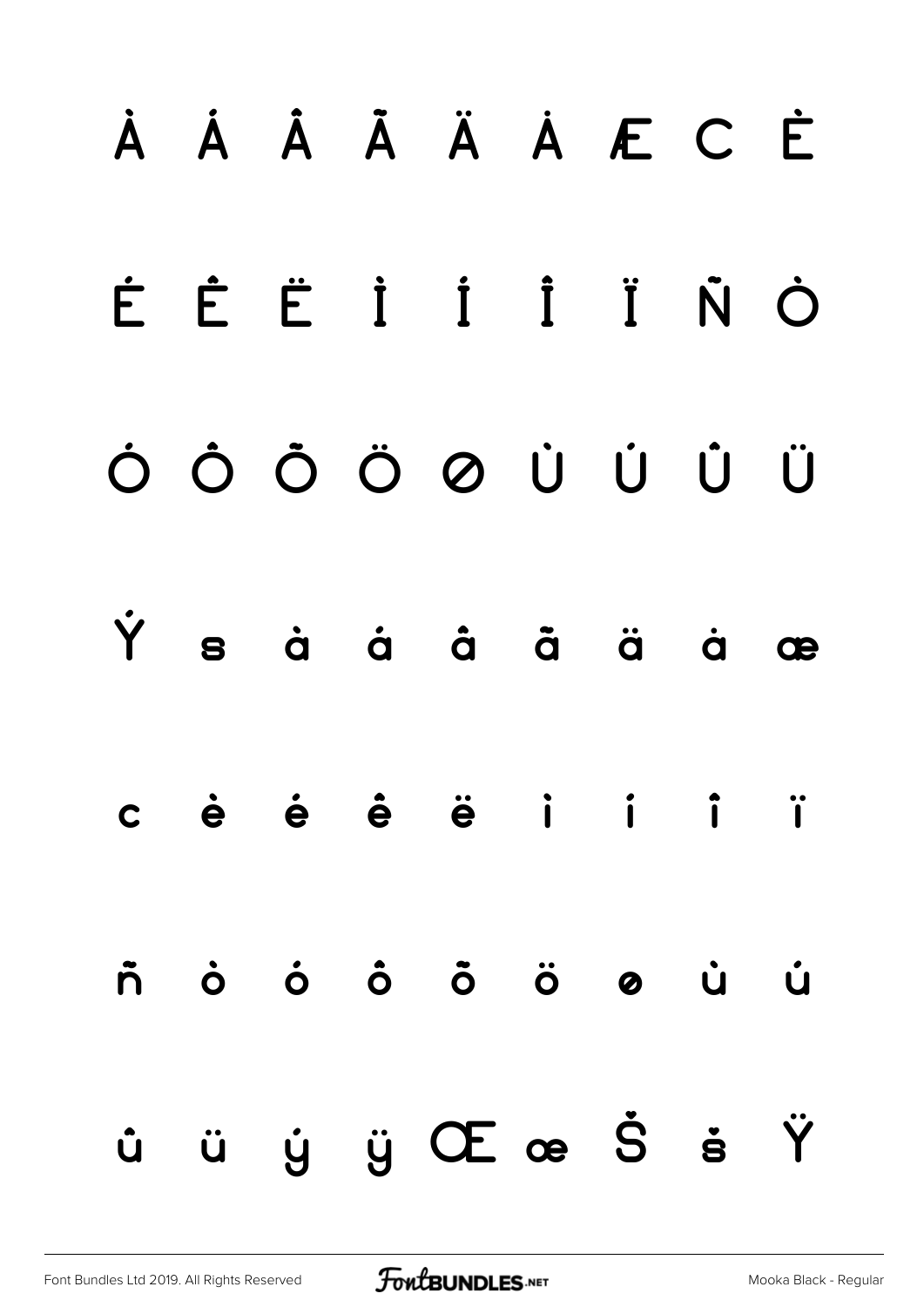#### $\dot{Z}$   $\dot{z}$   $\cdot$   $\cdot$   $\cdot$  $\bullet$



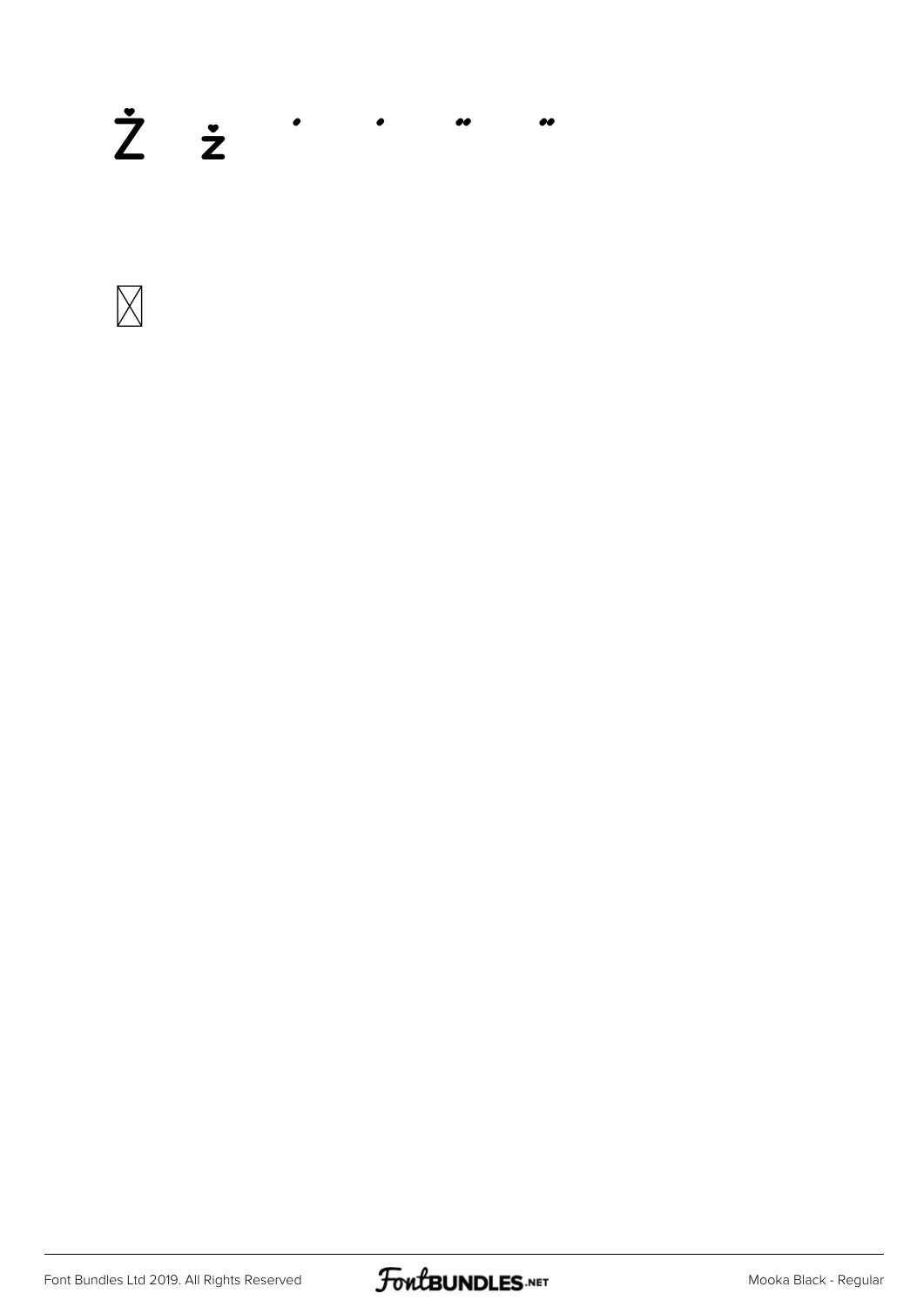

**Uppercase Characters** 

### ABCDEFGHIJKLMNOP QRSTUVWXYZ

Lowercase Characters

# abcdefghijklmnopgrstu vwxyz

**Numbers** 

### 0123456789

Punctuation and Symbols

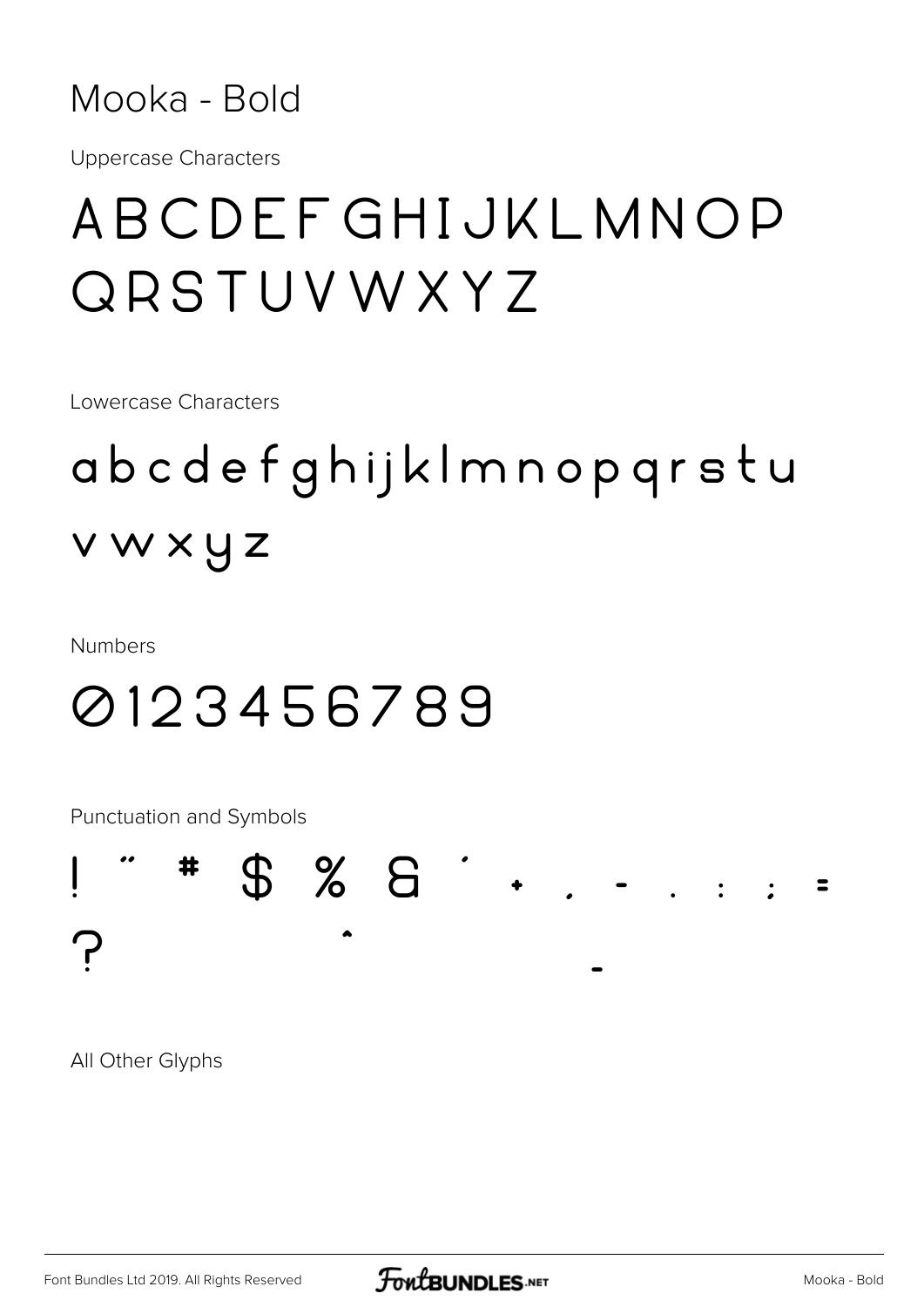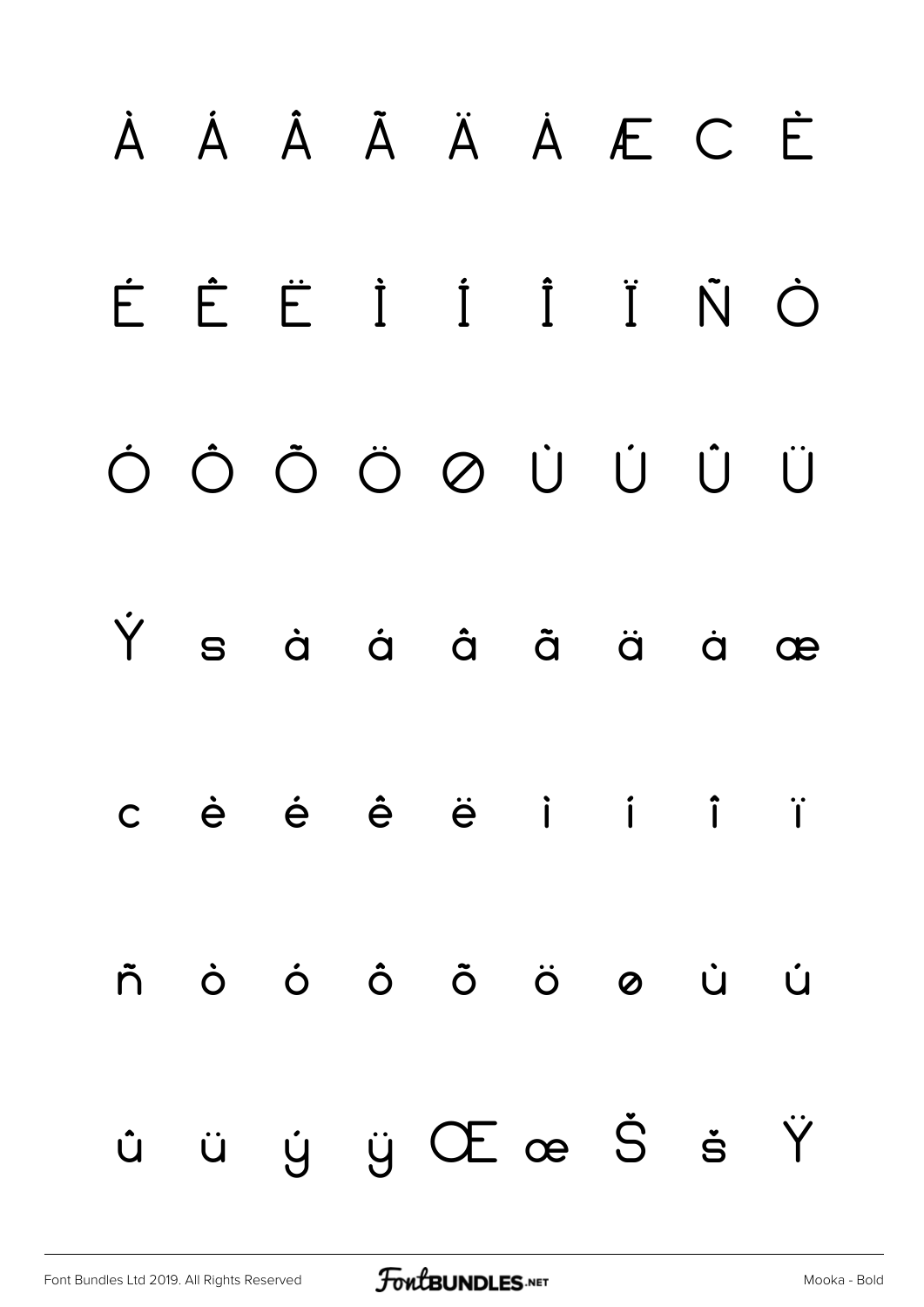## $\dot{Z}$   $\dot{z}$   $\cdot$   $\cdot$   $\cdot$   $\cdot$   $\cdot$



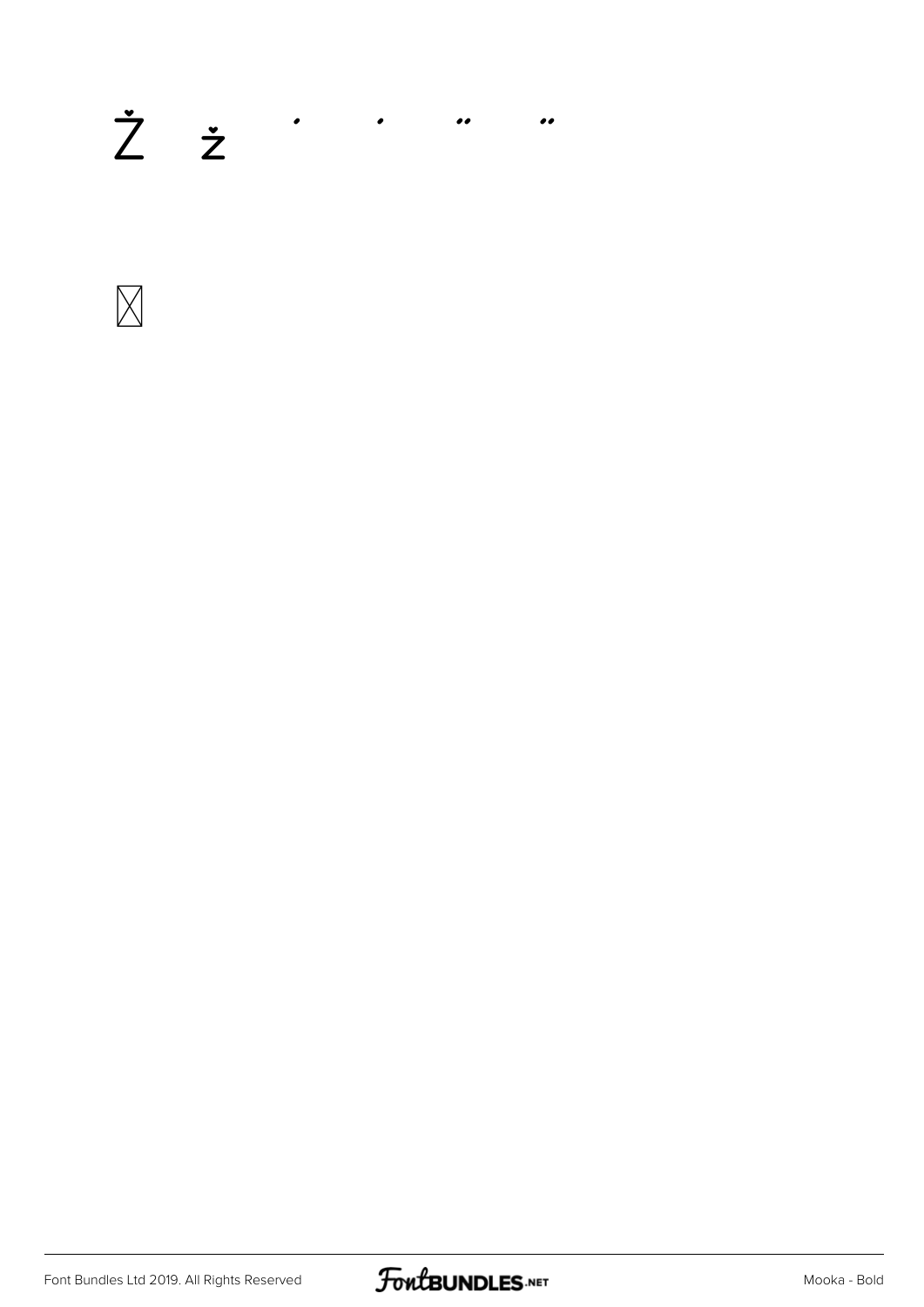#### Mooka ExtraBold - Regular

**Uppercase Characters** 

### ABCDEFGHIJKLMNOP QRSTUVWXYZ

Lowercase Characters

## abcdefghijklmnopgrstu vwxyz

**Numbers** 

### 0123456789

Punctuation and Symbols

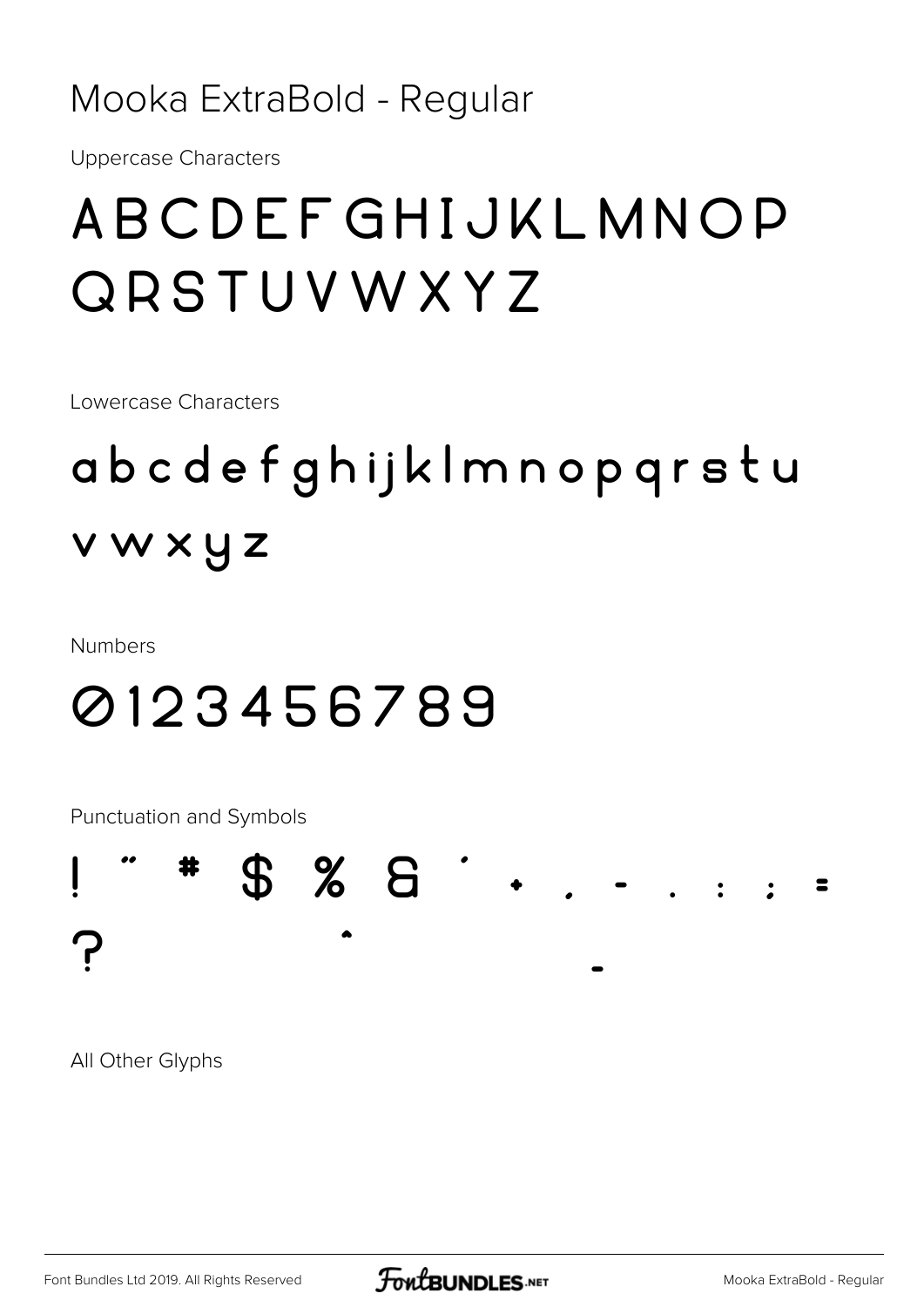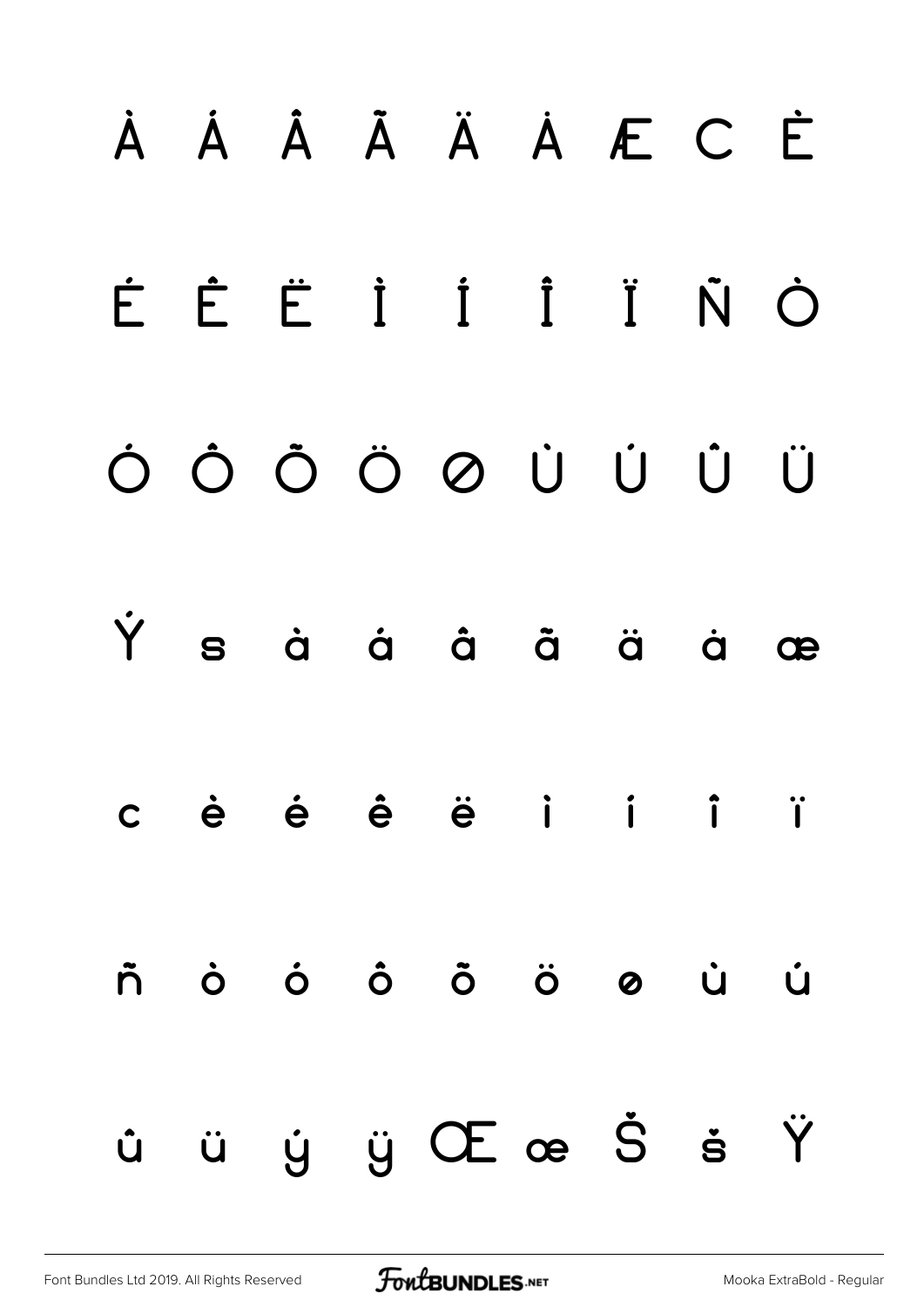#### $\dot{Z}$   $\dot{z}$   $\cdot$   $\cdot$   $\cdot$  $\bullet$



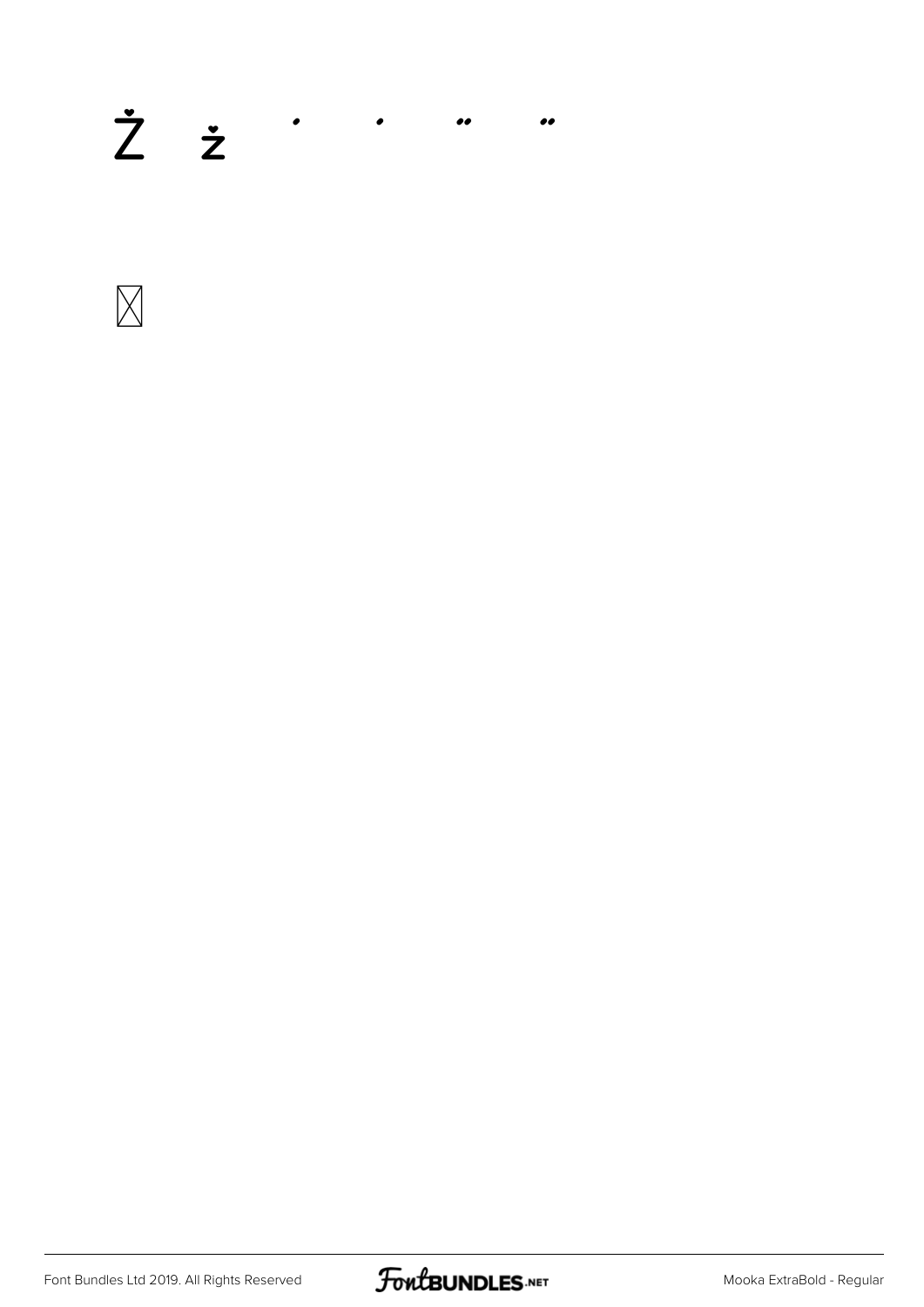#### Mooka ExtraLight - Regular

**Uppercase Characters** 

### ARCDFFGHIJKLMNOP QRSTUVWXY7

**Lowercase Characters** 

abcdefghijkImnopgrstu VWXYZ

**Numbers** 



Punctuation and Symbols

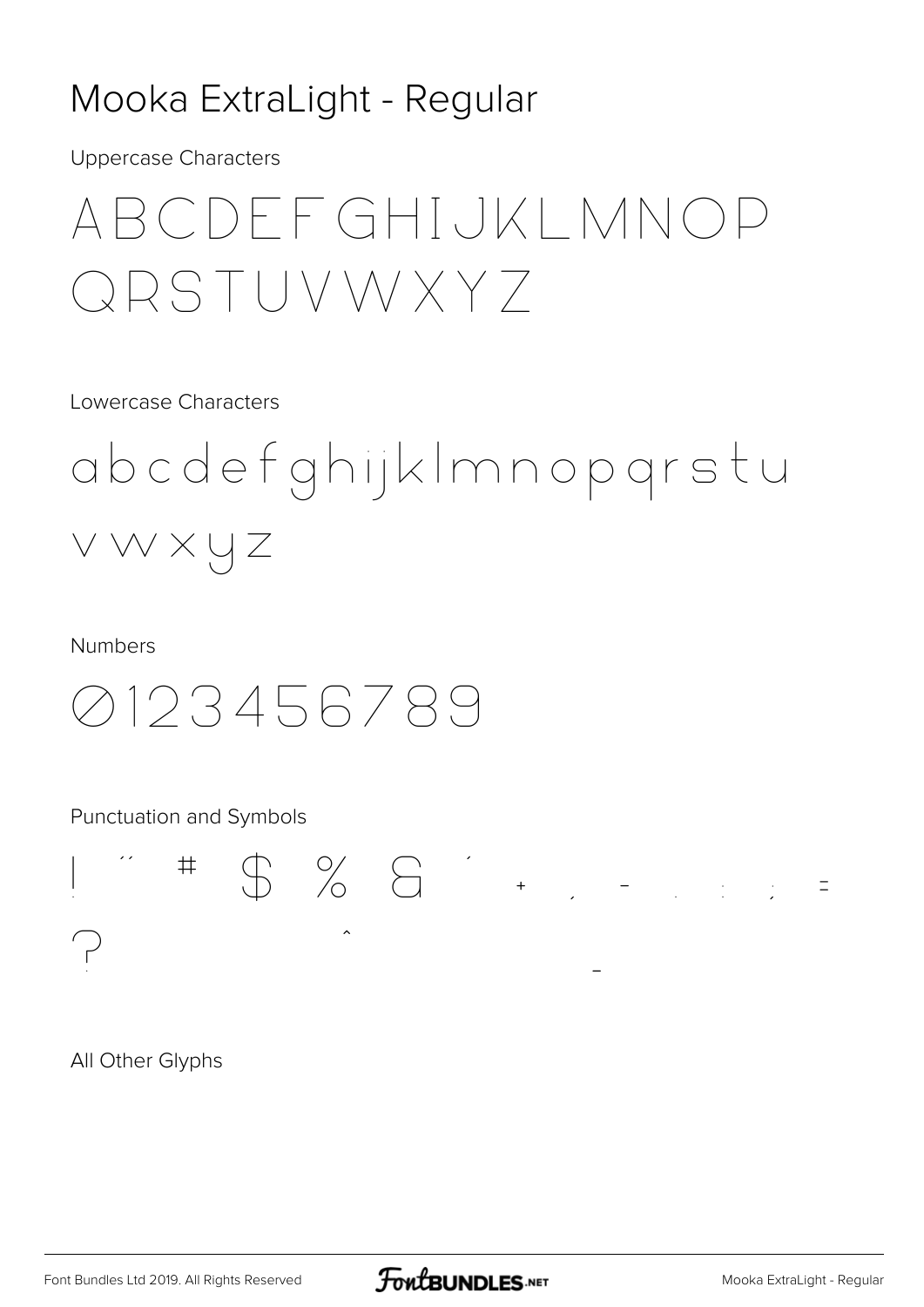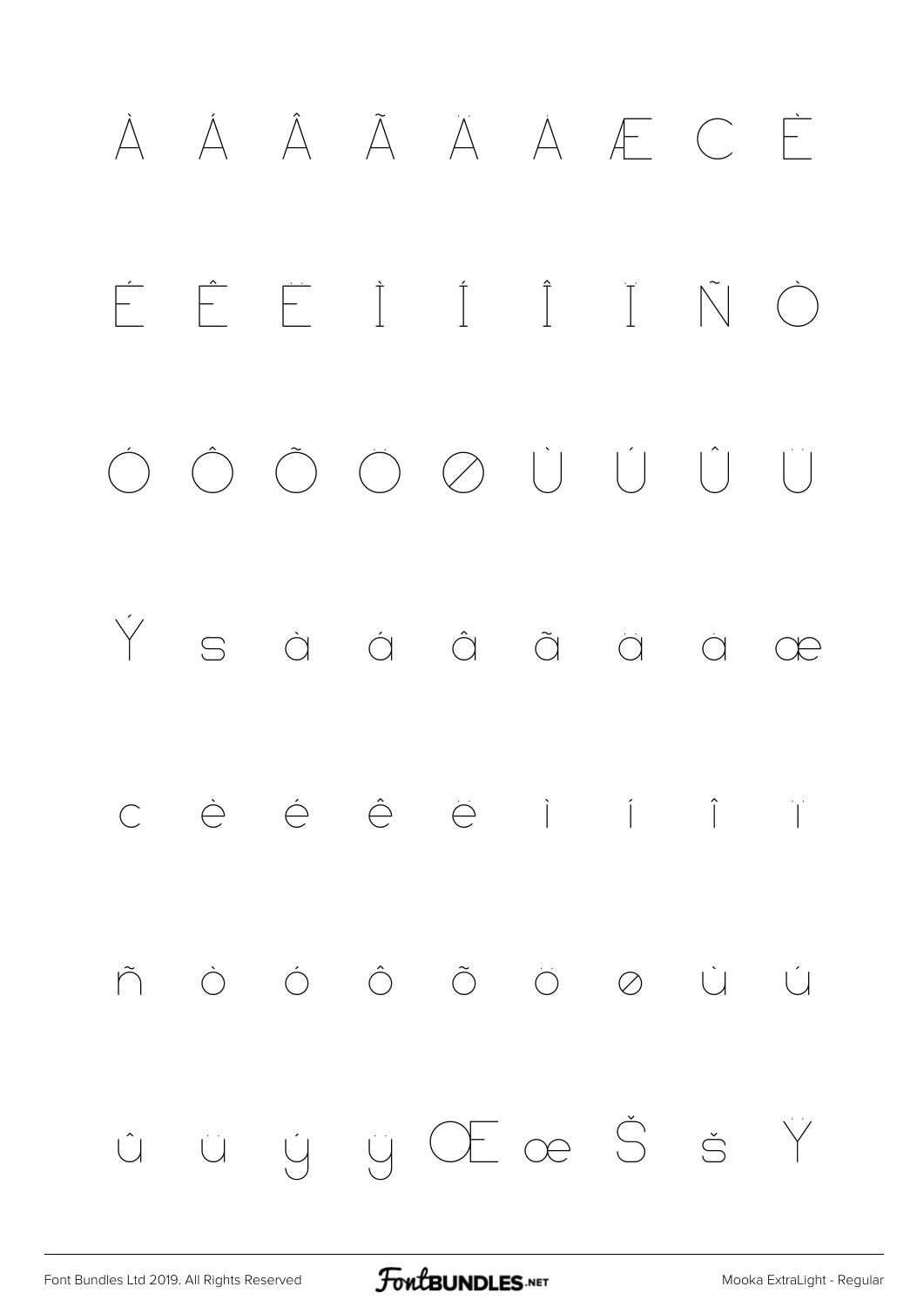## 



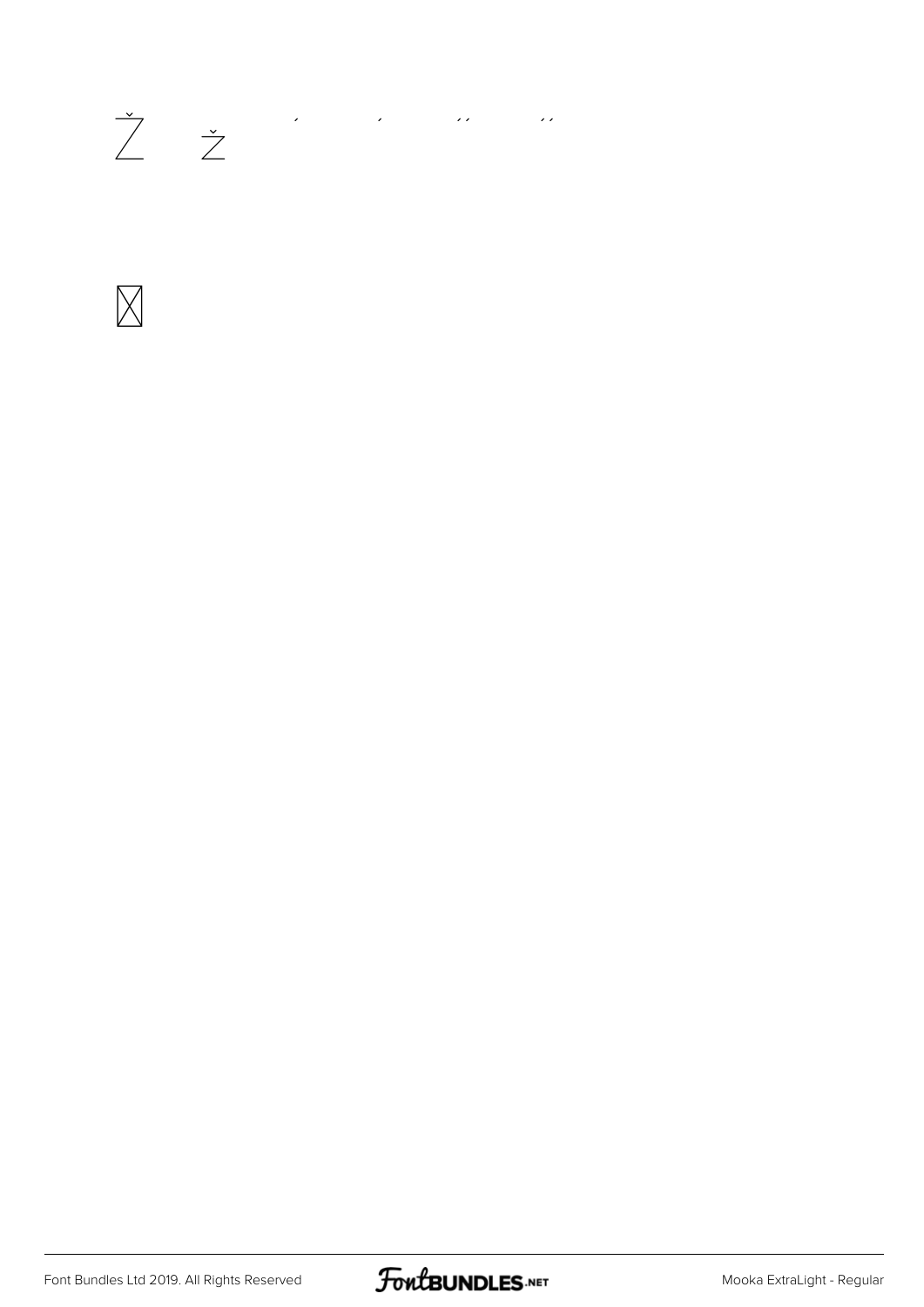#### Mooka Light - Regular

**Uppercase Characters** 

### ABCDFFGHIJKLMNOP QRSTUVWXY7

Lowercase Characters

# abcdefghijkImnopgrstu vwxyz

**Numbers** 

### 0123456789

Punctuation and Symbols

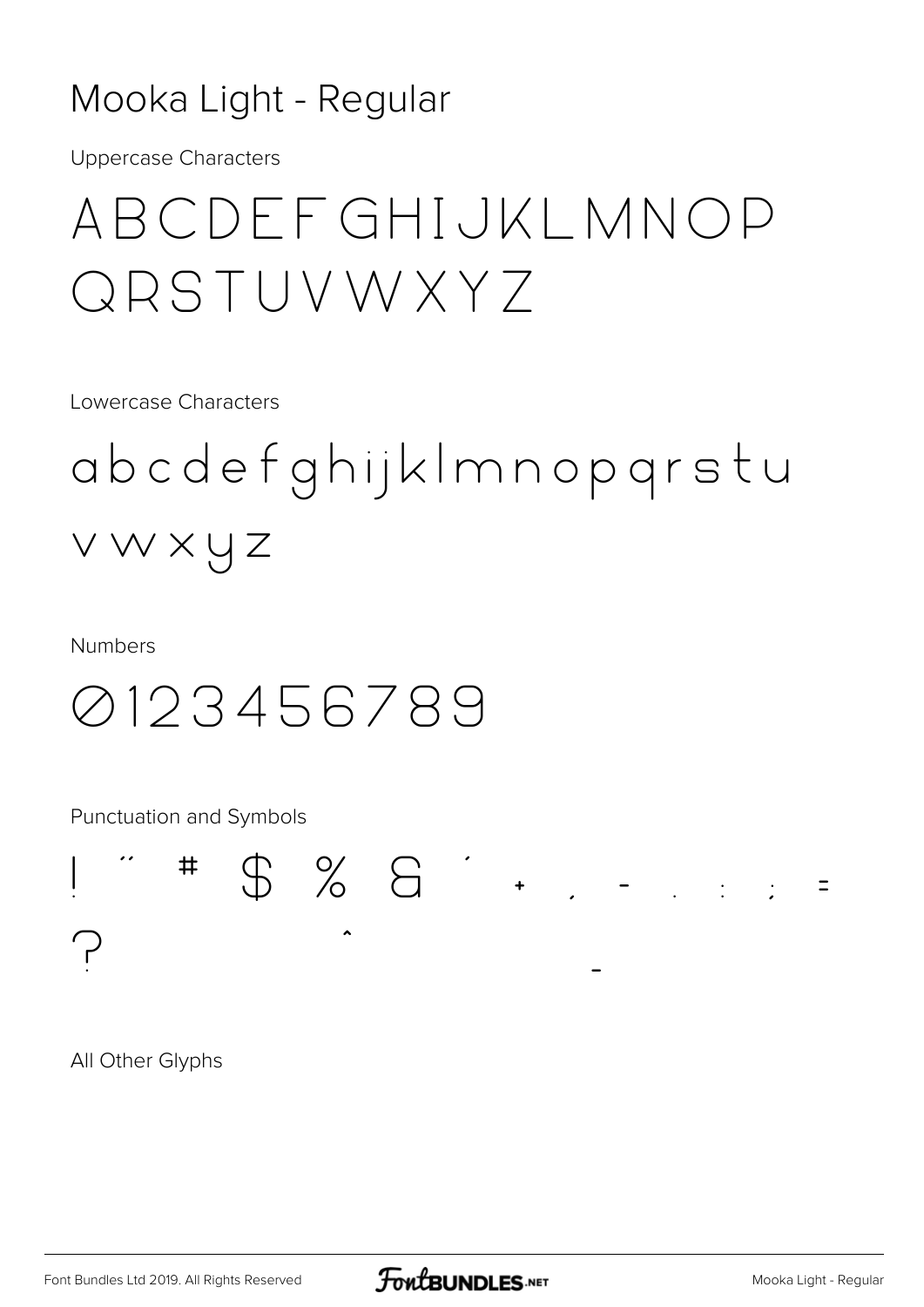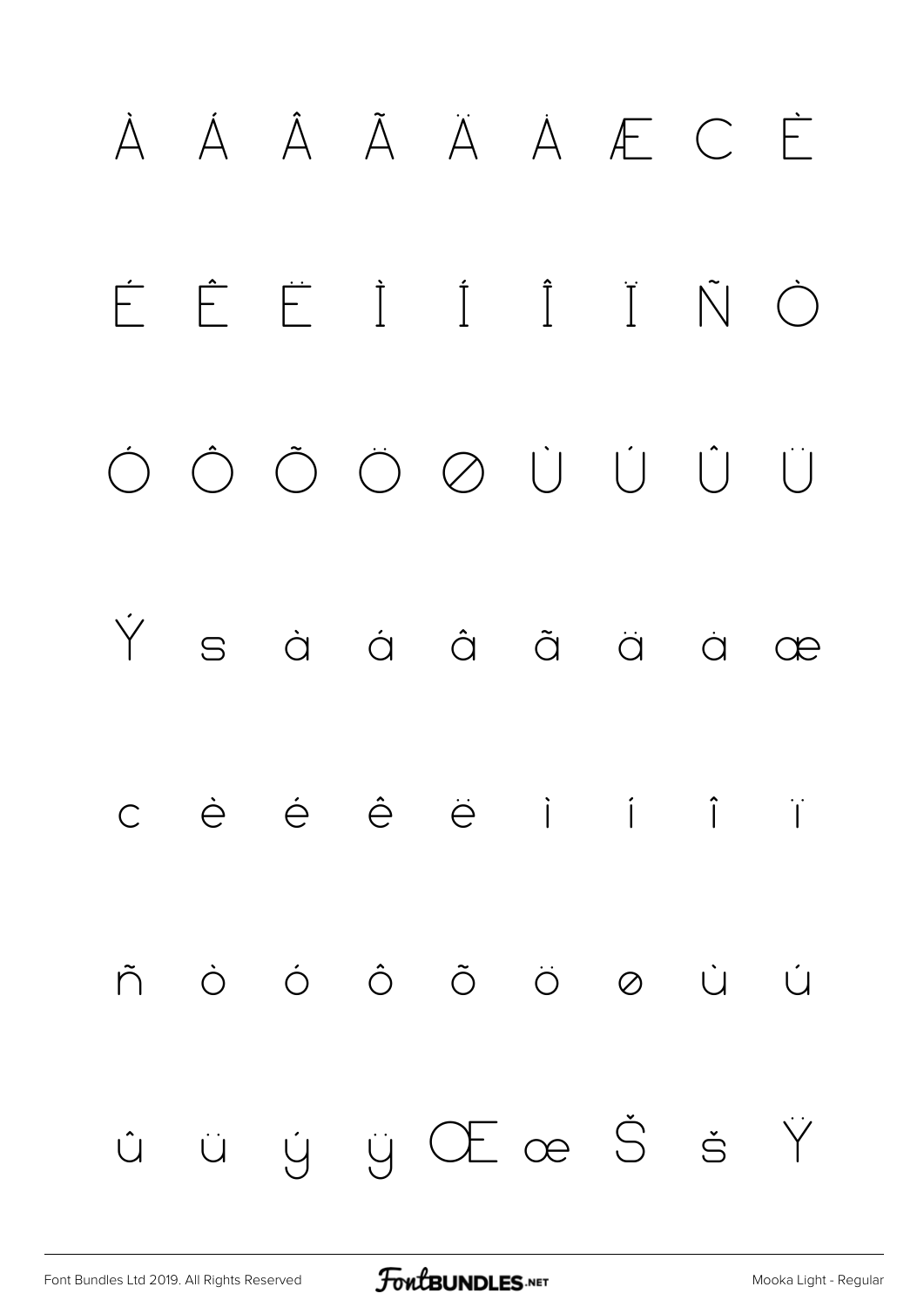# $\begin{array}{ccccccccccccc} \dot{\mathbb{Z}} & \dot{\mathbb{Z}} & & & \cdots & & \cdots & & \cdots \end{array}$



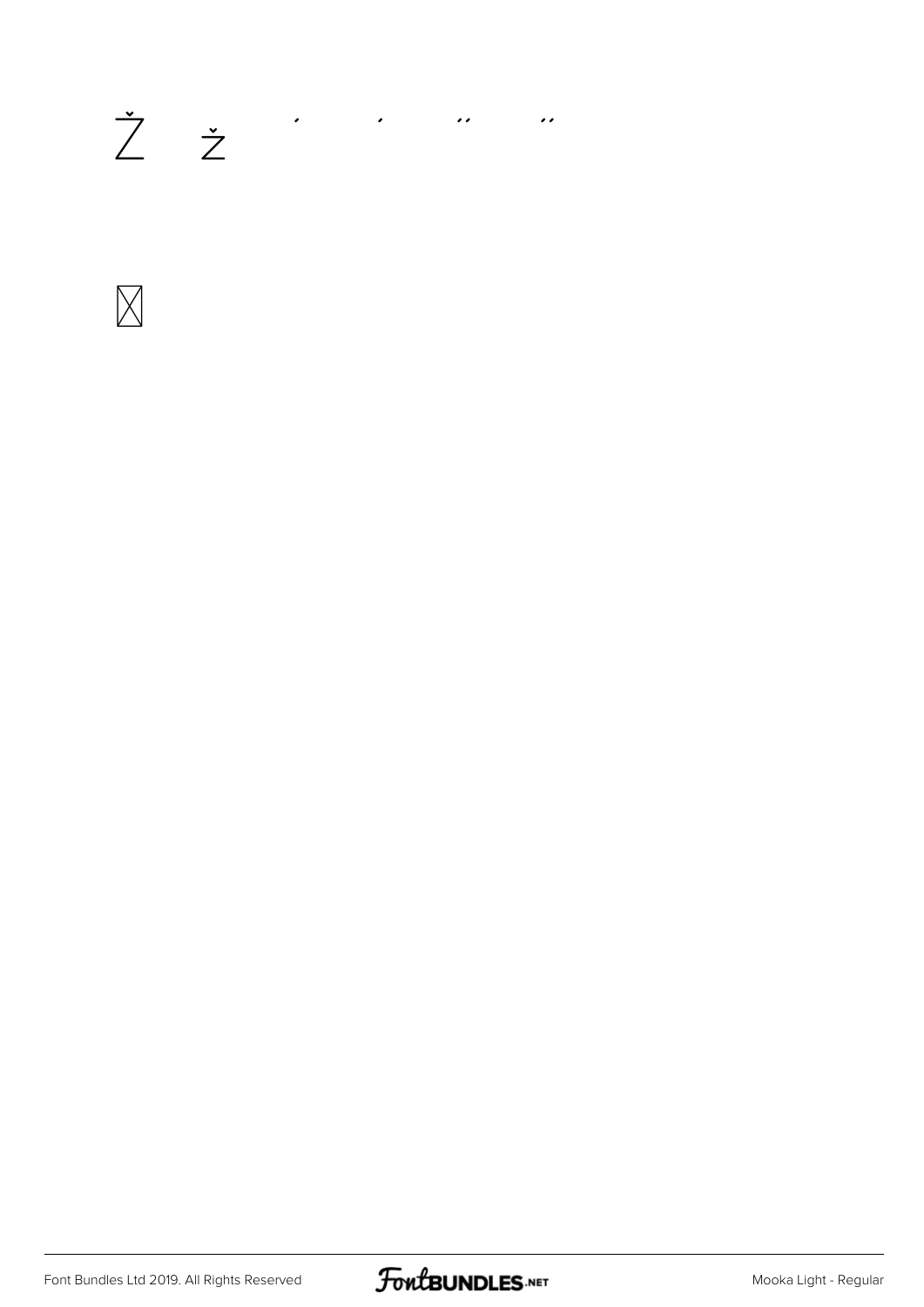#### Mooka - Regular

**Uppercase Characters** 

### ABCDEFGHIJKLMNOP QRSTUVWXYZ

Lowercase Characters

# abcdefghijklmnopgrstu vwxyz

**Numbers** 

### 0123456789

Punctuation and Symbols

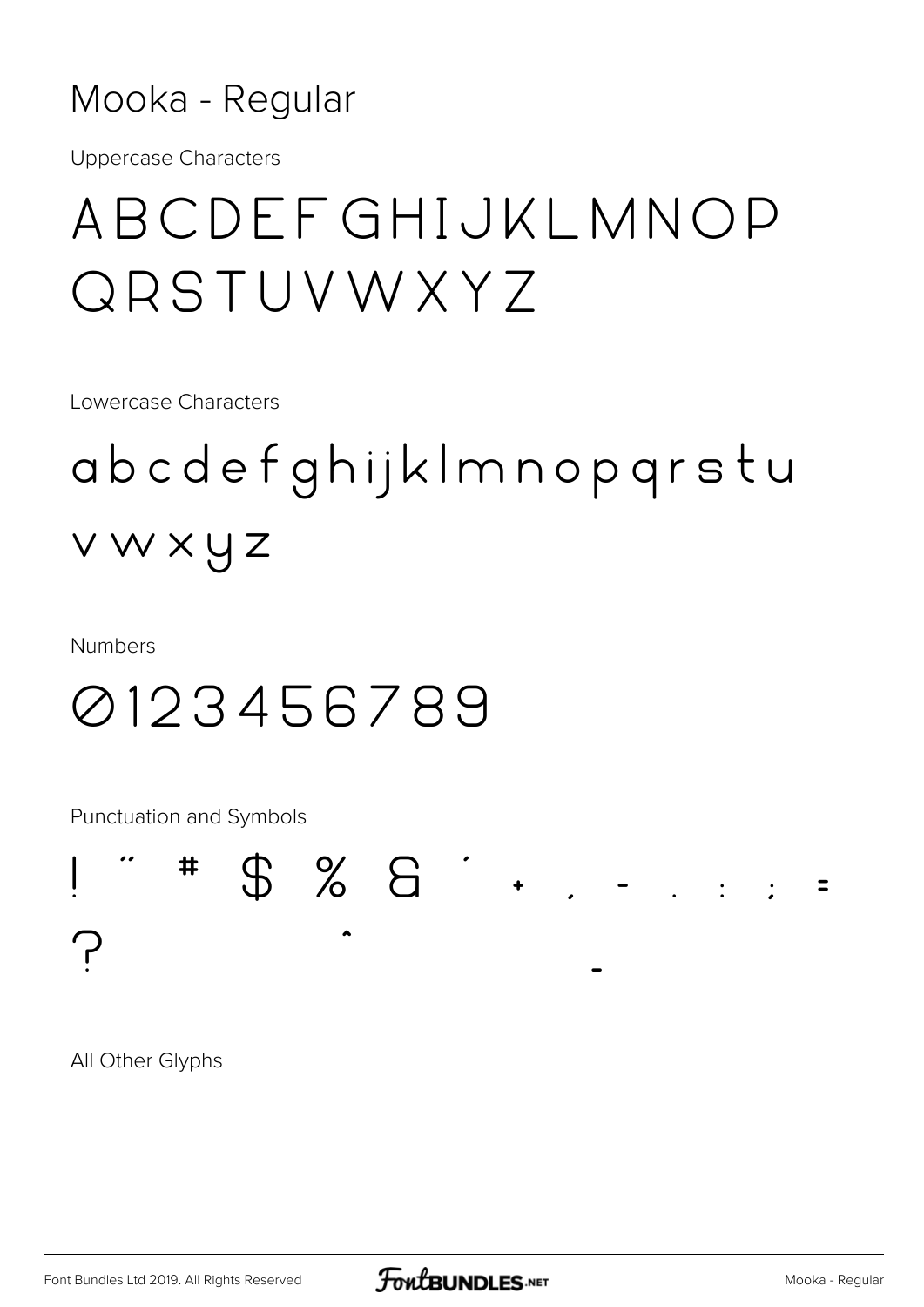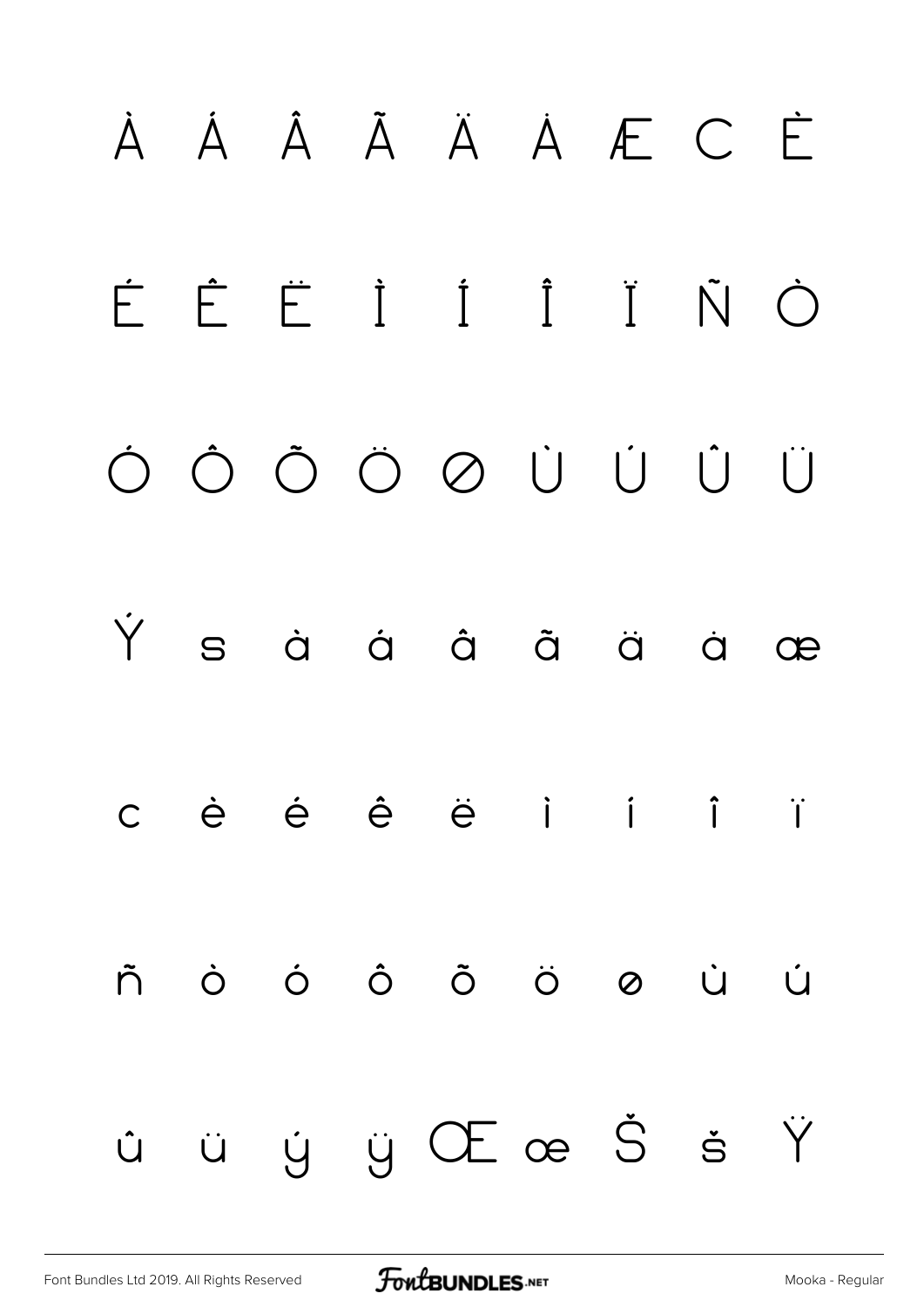# 



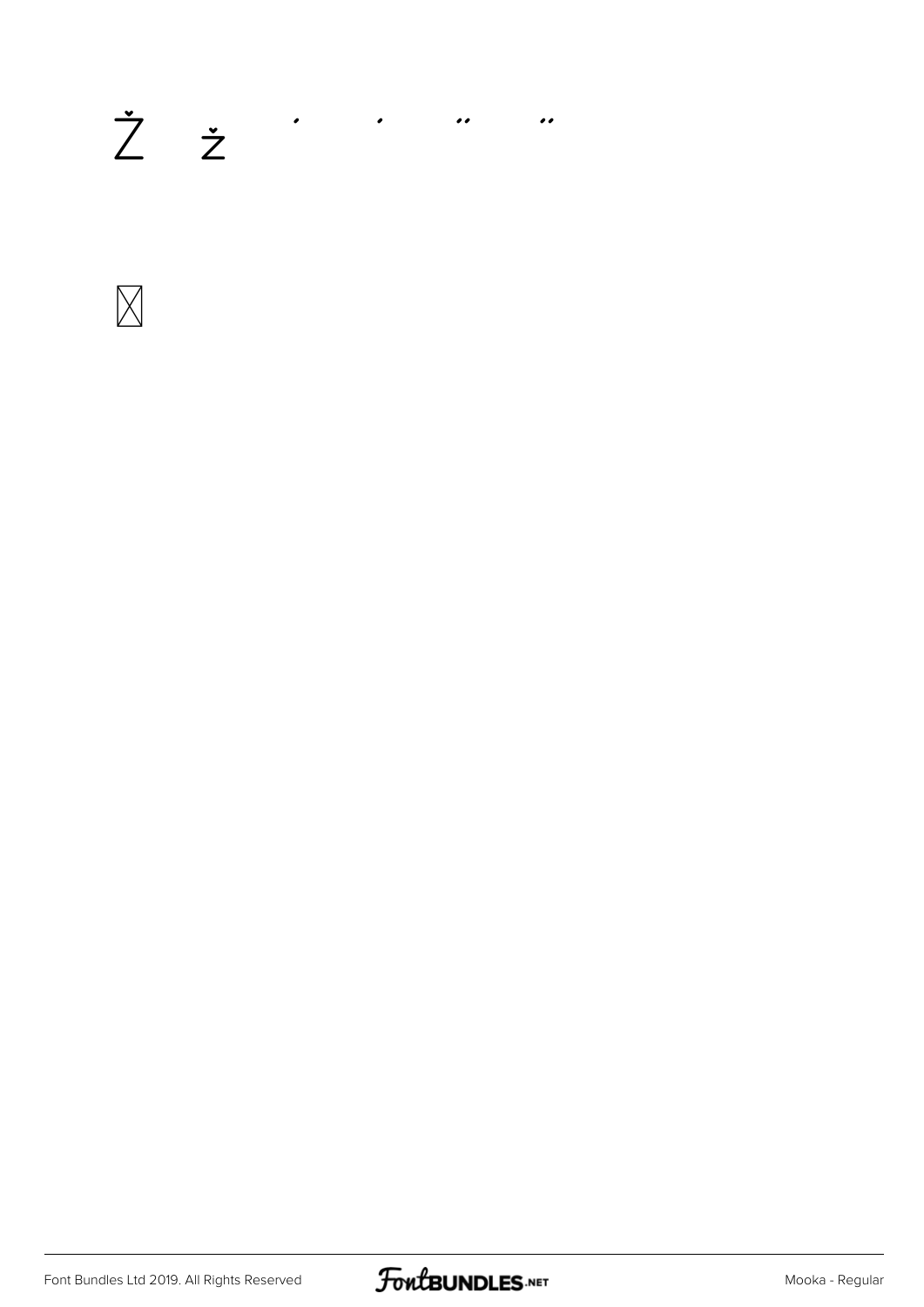#### Powder - Regular

**Uppercase Characters** 

ABCDEJGH1JKLMNO  $PQRSTUUVXYL$ 

Lowercase Characters

abcdefghijk/mnopgrs/www

 $xyz$ 

**Numbers** 

0123456789

Punctuation and Symbols

 $1 " # # "7" # "1" *  
+ "1" + "1" * "1" *  
+ "1" * "1" * "2" *  
+ "1" * "2" * "3" * "3" *  
+ "1" * "3" * "3" * "4" *  
+ "2" * "3" * "4" * "4" * "5" * "5" * "5" * "6" * "6" * "6" * "6" * "7" * "6" * "7" * "7" * "7" * "6" * "7" * "7" * "7" * "8" * "6" * "7" * "7" * "8" * "8" * "6" * "7" * "8" * "6" * "7" * "8" * "7" * "8" * "$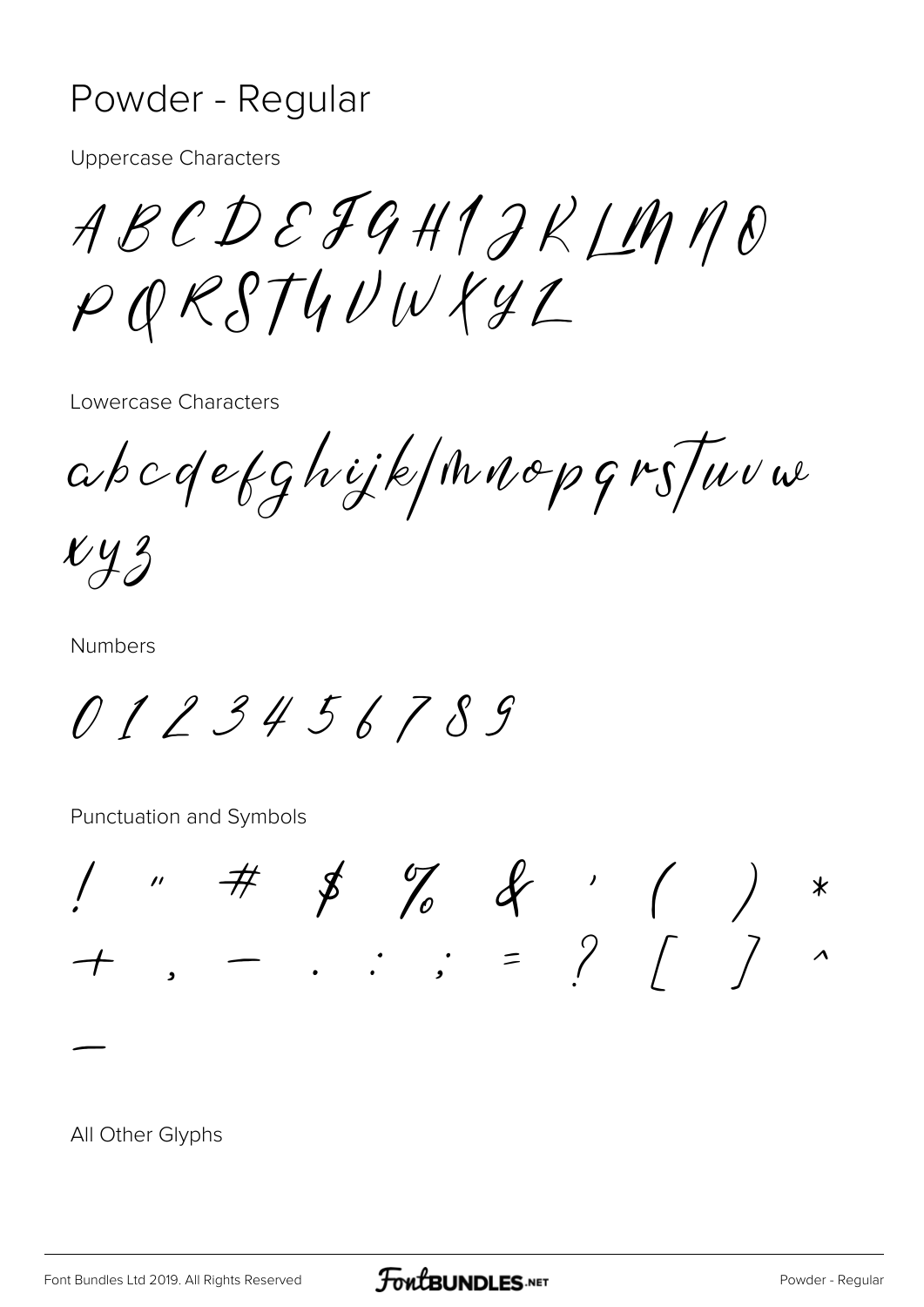$\dot{A}$   $\dot{A}$   $\ddot{A}$   $\ddot{A}$   $\dot{A}$   $\dot{A}$   $\dot{C}$   $\dot{C}$  $\acute{c}$   $\acute{c}$   $\acute{l}$   $\acute{l}$   $\acute{l}$   $\acute{l}$   $\acute{l}$   $\acute{l}$  $\acute{\theta}$   $\acute{\theta}$   $\acute{\theta}$   $\acute{\theta}$   $\acute{\theta}$   $\acute{\theta}$   $\acute{\theta}$   $\acute{\theta}$   $\acute{\theta}$   $\acute{\theta}$  $\dot{\mathcal{Y}}$   $\mathcal{S}$   $\dot{\alpha}$   $\dot{\alpha}$   $\ddot{\alpha}$   $\ddot{\alpha}$   $\dot{\alpha}$   $\dot{\alpha}$   $\dot{\alpha}$   $\dot{\alpha}$  $c$  è è ê ë i i î î ñ ò ó ô õ ö ø ù ú  $\hat{u}$   $\ddot{u}$   $\ddot{y}$   $\ddot{y}$   $\theta$  oe  $\ddot{\theta}$   $\ddot{\delta}$   $\ddot{y}$